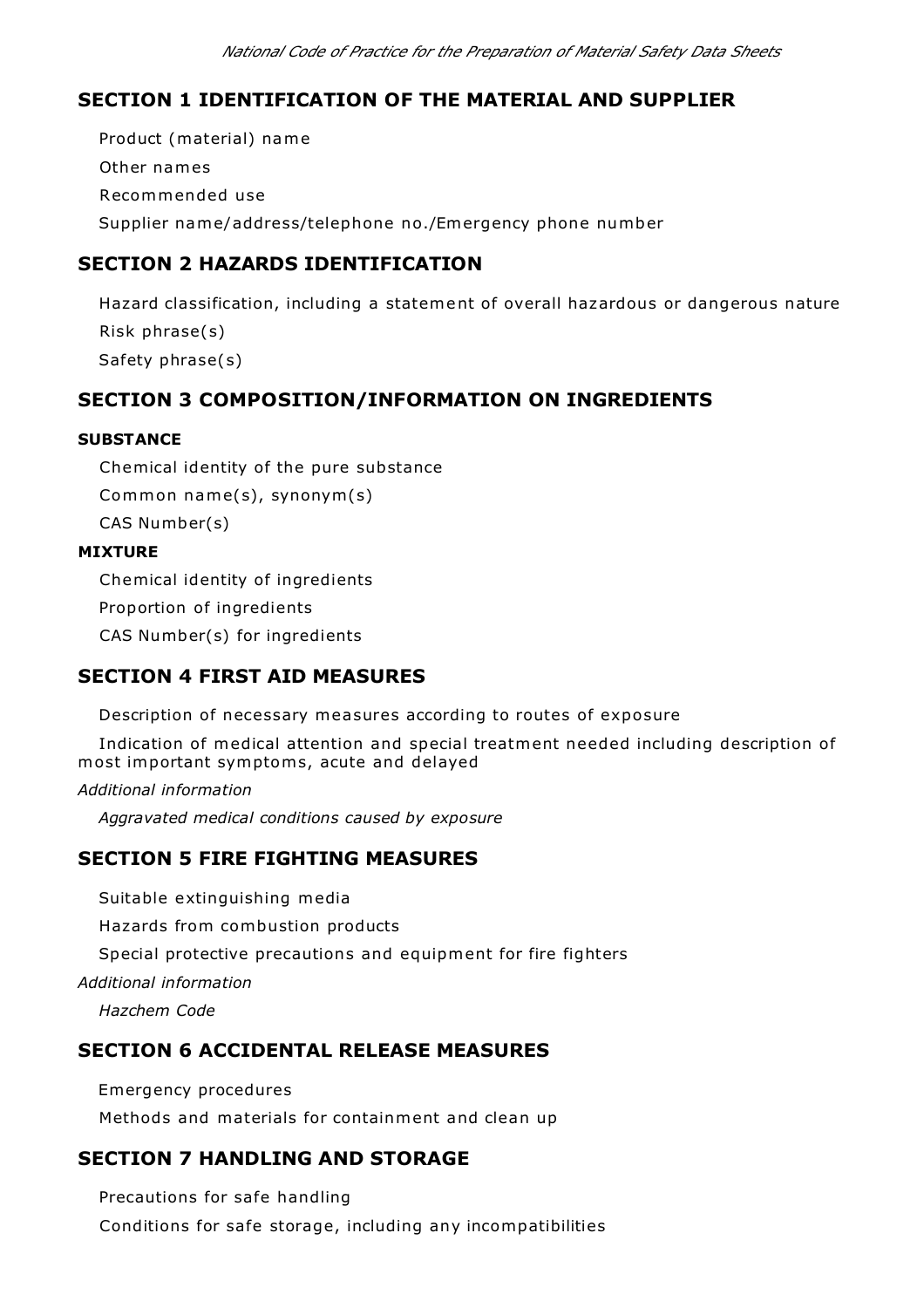## **SECTION 8 EXPOSURE CONTROLS/PERSONAL PROTECTION**

 National exposure standards Biological limit values Engineering controls Personal protective equipment

# **SECTION 9 PHYSICAL AND CHEMICAL PROPERTIES**

 Appearance (colour, physical form, shape). Odour. pH. Vapour pressure. Vapour density. Boiling point/range. Freezing/melting point (specify which). Solubility (specify solvent, e.g. water). Specific gravity or density. Information for flammable materials, including: flash point and method of detecting flash point; upper and lower flammable (explosive) limits in air; and ignition temperature. *Additional information Specific heat value. Particle size. Volatile organic compounds (VOC) content. Evaporation rate.*

*Viscosity.*

*Percent volatile.*

*Octanol/water partition coefficient.*

*Saturated vapour concentration (include reference temperatures).*

*Additional characteristics not noted above may also be provided if applicable to the material.*

*Flame propagation or burning rate of solid materials.*

 *Properties of both flammable and non-flammable materials that may initiate or uniquely contribute to the intensity of a fire (e.g. Class 4 or Class 5).*

*Potential for dust explosion.*

*Reactions that release flammable gases or vapours.*

*Fast or intensely burning characteristics.*

 *Non-flammables that could contribute unusual hazards to a fire, such as strong oxidizing and reducing agents or peroxide formers.*

*Release of invisible flammable vapours and gases.*

*Decomposition temperature.*